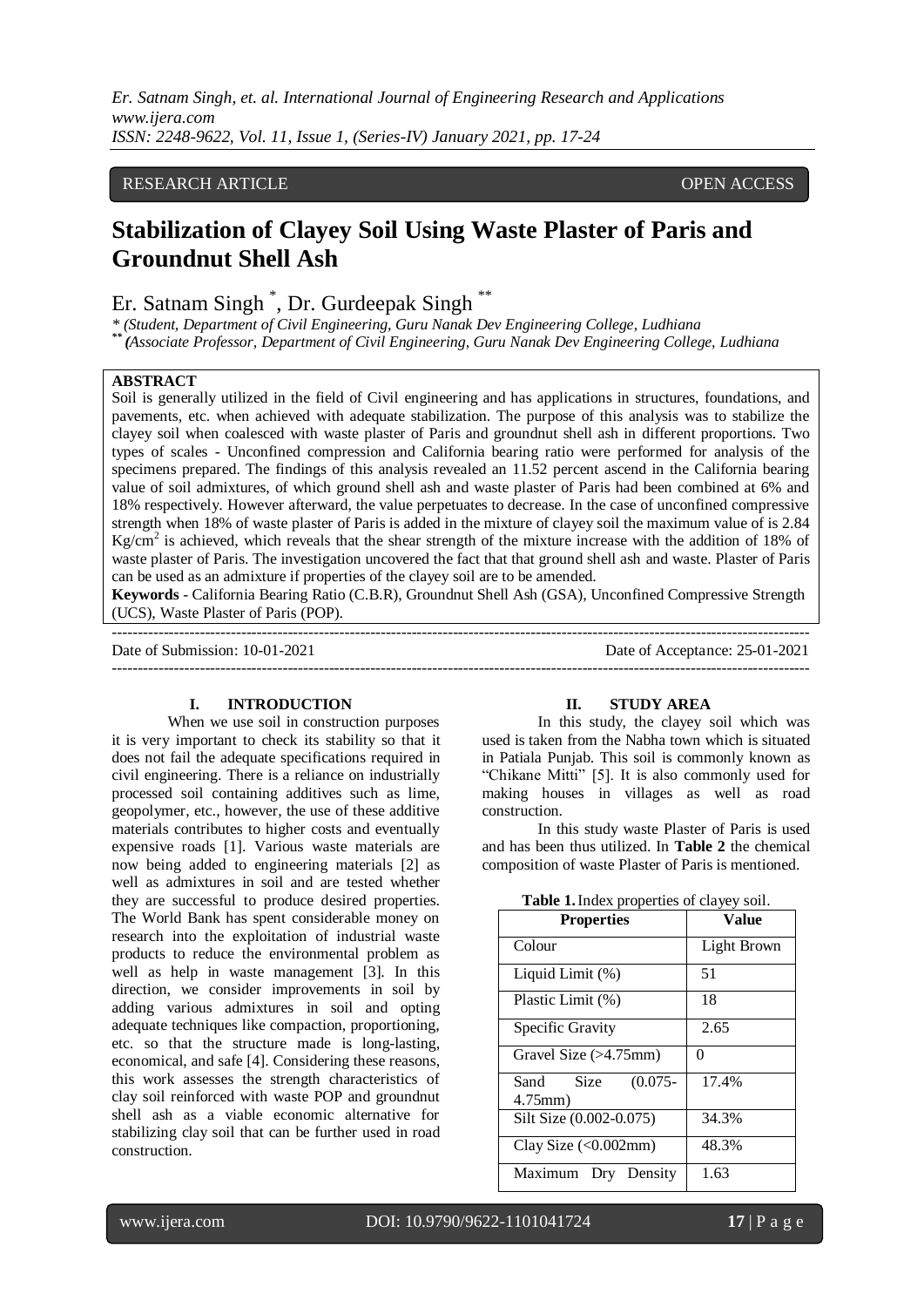| (gm/cc)                |      |
|------------------------|------|
| $O.M.C.$ (%)           | 21   |
| U.C.S. $(kg/cm2)$      | 0.58 |
| C.B.R Value (%) soaked | 3.8  |

| Composition                    | L = 1 =<br>Waste POP (%) |
|--------------------------------|--------------------------|
| CaO                            | 38.5                     |
| SiO <sub>2</sub>               | 1.5                      |
| $Al_2O_3$                      | 0.2                      |
| Fe <sub>2</sub> O <sub>3</sub> | Nil                      |
| MgO                            | 0.8                      |
| $P_2O_5$                       | Nil                      |
| $\overline{SO}_3$              | 49.6                     |
| CO <sub>3</sub>                | 6.02%                    |
| TiO <sub>2</sub>               | 0.01                     |
| LOI                            | 9.3                      |
| CaO                            | 38.5                     |

| Table 2. Chemical compositions of plaster of paris |  |
|----------------------------------------------------|--|
| 161.                                               |  |

Groundnut Shell, which is an agriculture waste, is used in a concrete mixture in civil engineering and as an additional stabilizer in soil [7]. Here in this study, the groundnut shell is taken from procured locally from the Industrial area Patiala State, Punjab, India. The coordinates are 30° 20' 24.0000'' North latitude and 76° 22'

47.9892'' East latitude. In winter, the temperature goes from  $5^{\circ}$  to  $0^{\circ}$  Celsius, and in summer, it goes from  $40^0$  to  $45^0$  Celsius. In **Table 3** the chemical composition of a groundnut shell is mentioned:

**Table 3.** Chemical compositions of groundnut shell ash [8]**.**

| Composition                    | Waste POP $(\% )$ |
|--------------------------------|-------------------|
| CaO                            | 10.91             |
| SiO <sub>2</sub>               | 33.36             |
| $Al_2O_3$                      | 6.73              |
| Fe <sub>2</sub> O <sub>3</sub> | 2.16              |
| MgO                            | 4.72%             |
| $K_2O + Na_2O$                 | 25.38%            |
| SO <sub>3</sub>                | 6.40%             |
| CO <sub>3</sub>                | 6.02%             |
| LOI                            | 0.1               |
| CaO                            | 10.91             |
| SiO <sub>2</sub>               | 33.36             |

#### **III. METHODOLOGY**

#### 3.1. Soil Stabilization

Soil stabilization ensures that it must blend more than one type of component and then test its properties through mechanical and chemical methods [9]. The purpose of doing this is to improve the desired engineering property so that soil material can be improved [10]. This may also be the reason for stabilizing the soil so that its strength, as well as durability, can be increased.

#### 3.2. Standards of Soil Stabilization

- Deciding the property of soil which should be adjusted to get the plan esteem and pick the compelling and practical/economical strategy for adjustment.
- Designing the Stabilized soil blend test and testing it in the lab for proposed stability and durability values.

#### 3.3. Mechanical Stabilization

The physical process can be resorted to by the Mechanical stabilization of the local soil by the physical ideas, which can be done through compacting or with vibration [11]. It can also be done through the fusion of other physical soil features like boundaries and nailing. The primary purpose of conducting this survey is not at all mechanical adjustments, nor will it be discussed further.

#### 3.4. Chemical stabilization

Chemical Stabilization of soil chiefly relies upon compound responses between stabilizer<br>(cementitious material) and soil minerals (cementitious material) and soil minerals (pozzolanic materials) to accomplish the ideal impact [12]. Chemical compound adjustment technique is the center of this examination and, in this manner, all through the remainder of this report, the word soil adjustment will imply for synthetic amendment.

#### **IV. EXPERIMENTATION AND RESULTS**

Various percentages (3%, 6%, 9%, and 18 %) of waste POP were initially added to the clayey soil to obtain the highest values of strength characteristics. Following were the experimentation:

#### 4.1. Unconfined Compression Test

It is also called uniaxial compression tests it is used for triaxial tests for in specials cases and the lithostatic pressure is zero [13-14]. If the UC test is compared with a triaxial test, it is a much easier test and happens quickly and UC test doesn't require any sophisticated triaxial setup. In this test, a cylinder that is made from the soil is tested without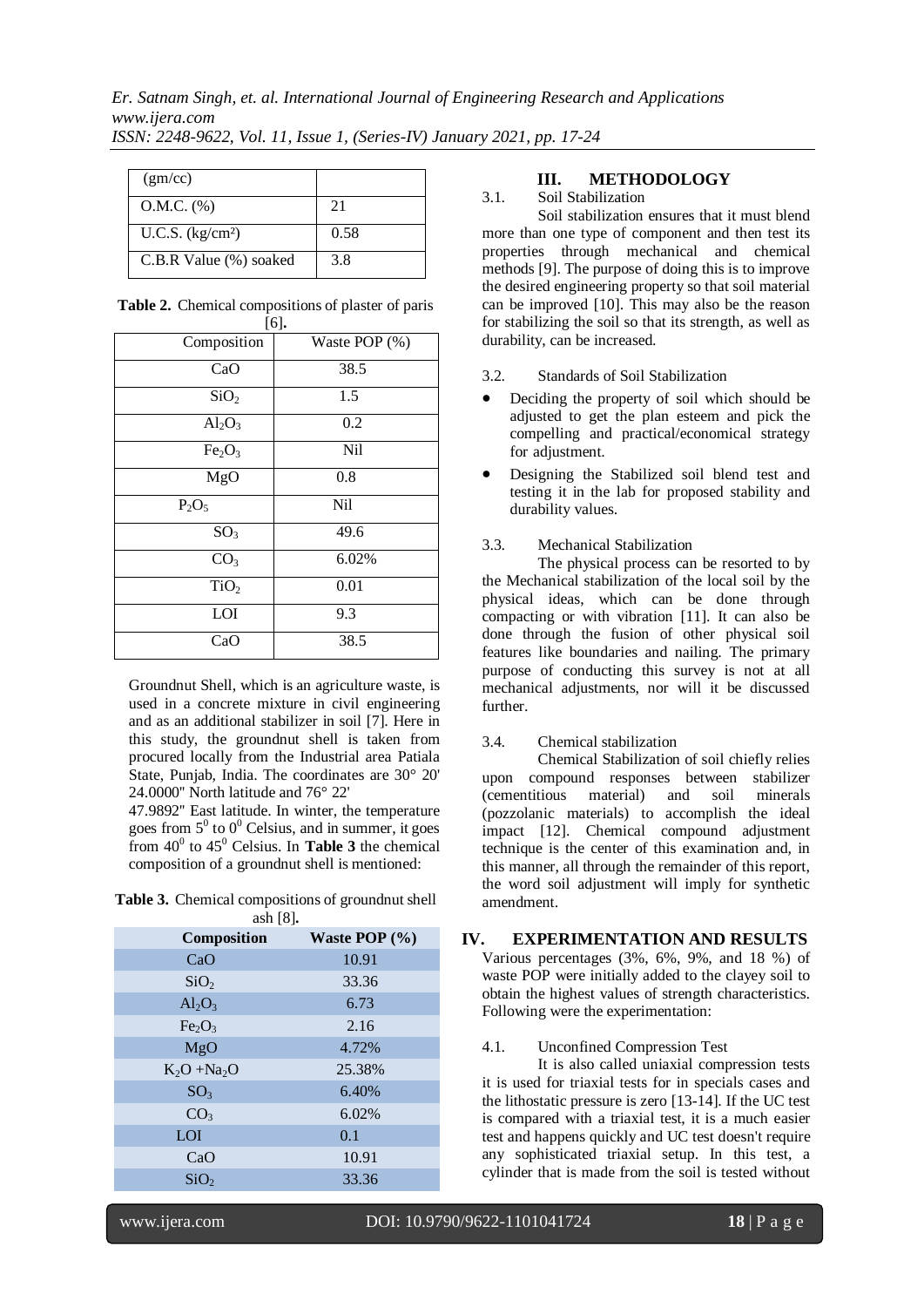any lateral support during the failure in simple compression and the strain is a constant rate [15]. The unconfined compression strength of the soil is

defined as compressive loads per unit area applied on the specimen until it fails.

|                         |                                             |                     | 1-Days   |                     | 4-Days   | 7-Days              |          | 28-Days             |                |
|-------------------------|---------------------------------------------|---------------------|----------|---------------------|----------|---------------------|----------|---------------------|----------------|
| S.No                    | <b>Specimen</b>                             | Strength kg/cm $^2$ | % Strain | Strength kg/cm $^2$ | % Strain | Strength kg/cm $^2$ | % Strain | Strength kg/cm $^2$ | % Strain       |
| $\mathbf{1}$            | 100% Soil                                   | 0.53                | 21.3     | 1.09                | 16.5     | 0.97                | 15       | 1.32                | 13.5           |
| $\boldsymbol{2}$        | 97% Soil + 3% of<br>waste POP               | 0.79                | 17.5     | 1.12                | 16       | 1.18                | 14.5     | 1.35                | 13             |
| $\overline{\mathbf{3}}$ | 94% Soil + $6%$ of<br>waste POP             | 0.95                | 16.4     | 1.28                | 14       | 1.45                | 14       | 1.36                | 12.5           |
| $\overline{\mathbf{4}}$ | 91% Soil + 9% of<br>waste POP               | 1.68                | 12       | 1.58                | 13       | 1.82                | 12       | 1.85                | 12             |
| 5                       | 88% Soil +<br>12% of waste<br><b>POP</b>    | 1.81                | 10.5     | 1.61                | 9        | 1.87                | 11       | 1.93                | 10             |
| 6                       | $85\%$ Soil +<br>15% of waste<br>POP        | 1.95                | 10       | 1.83                | $\,8\,$  | 1.98                | 10.5     | 2.01                | $\,8\,$        |
| $\overline{7}$          | $82\%$ Soil +<br>18% of waste<br><b>POP</b> | 2.09                | 9.41     | 1.98                | $8\,$    | 2.10                | 10       | 2.14                | $\overline{7}$ |

|  |  |  | Table 4. UCS test for different percentage waste pop mixed with clay soil. |  |  |
|--|--|--|----------------------------------------------------------------------------|--|--|
|--|--|--|----------------------------------------------------------------------------|--|--|

**Fig. 1.** Shows that maximum increases in unconfined compressive strength of the clayey are achieved when 18% of waste POP when added to the specimen. On the other hand, it has been observed that the strength has been elevated by 3% for waste POP, in the case of untreated soil it was attained at is on 28 days of curing. **Fig. 1(d)** shows that as waste POP content increases, this leads to an increase in the rate of strength. This study has shown that as the waste POP content increases to 18%, which impacts on soil stiffness. The performance of soil which is treated with waste POP was found to be better to that of soil without waste POP content.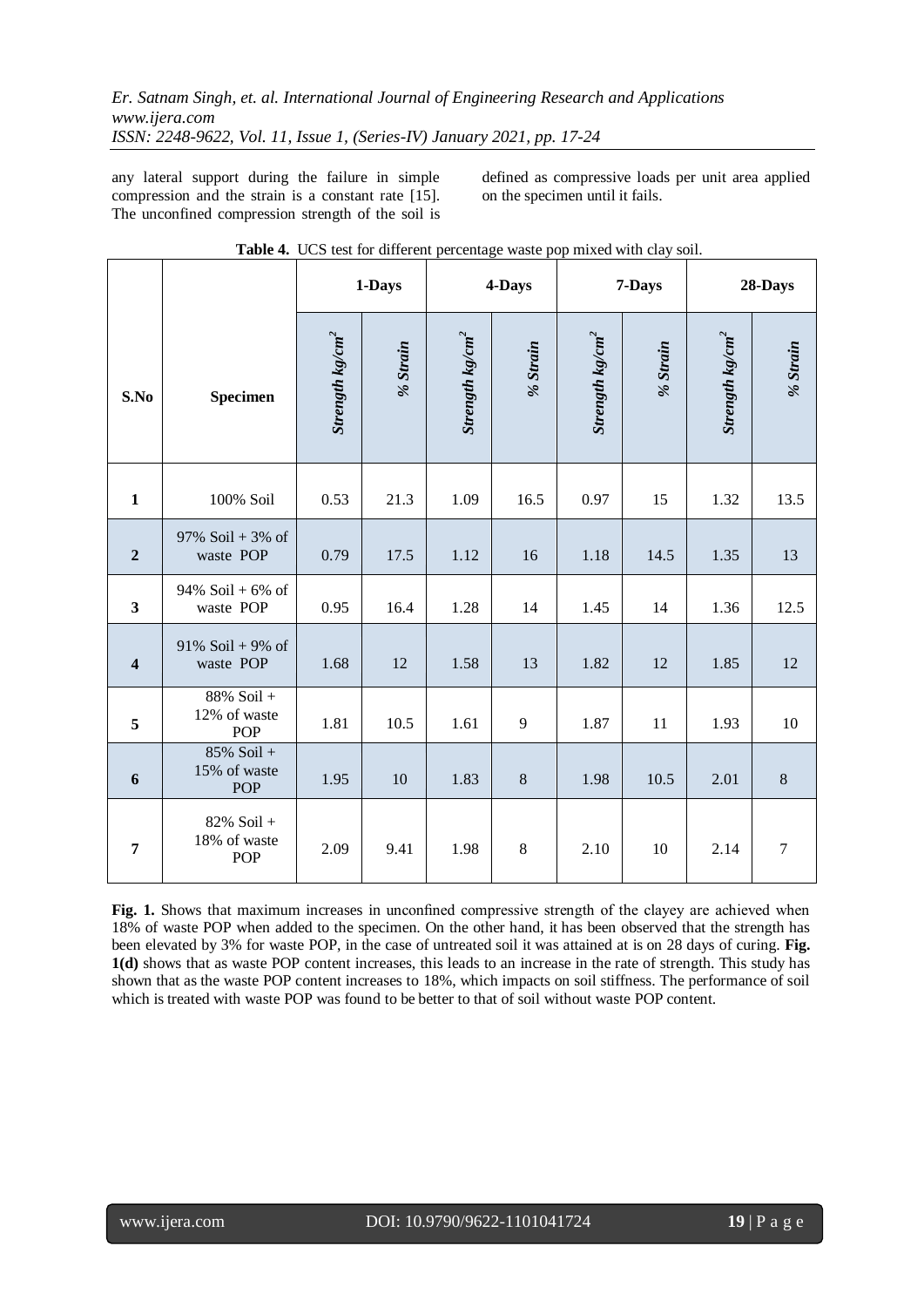*Er. Satnam Singh, et. al. International Journal of Engineering Research and Applications www.ijera.com*



*ISSN: 2248-9622, Vol. 11, Issue 1, (Series-IV) January 2021, pp. 17-24*

**Fig. 1**. Graph of UCS (Unconfined Compressive strength) for different % of waste POP mix with clayey soil for 28 days curing.

4.2. California Bearing Ratio Test

It is mandatory to implement certain conditions such as controlled density and moisture conditions to perform this California bearing ratio test [5]. This test is used for the evaluation of resistance of a material to penetration of standard plunger [16]. This test is used performed on either natural or compacted soils that can be present in water soaked or un-soaked conditions [17]. The results which are obtained further compared with the curves of a standard test to have clarity of the strength of the subgrade soil.

| S. No | <b>Specimen</b>                 | Soaked CBR $(\% )$ |
|-------|---------------------------------|--------------------|
| 1.    | 100% Soil                       | 3.8                |
| 2.    | 97% Soil $+3\%$ of waste POP    | 5.9                |
| 3.    | 94% Soil + 6% of waste POP      | 6.78               |
| 4.    | $91\%$ Soil + 9% of waste POP   | 6.1                |
| 5.    | 88% Soil + 12% of waste POP     | 5.81               |
| 6.    | $85\%$ Soil + 15\% of waste POP | 5.63               |
| 7.    | $82\%$ Soil + 18% of waste POP  | 5.33               |

|  | Table 5. California bearing ratio test. |  |  |  |
|--|-----------------------------------------|--|--|--|
|--|-----------------------------------------|--|--|--|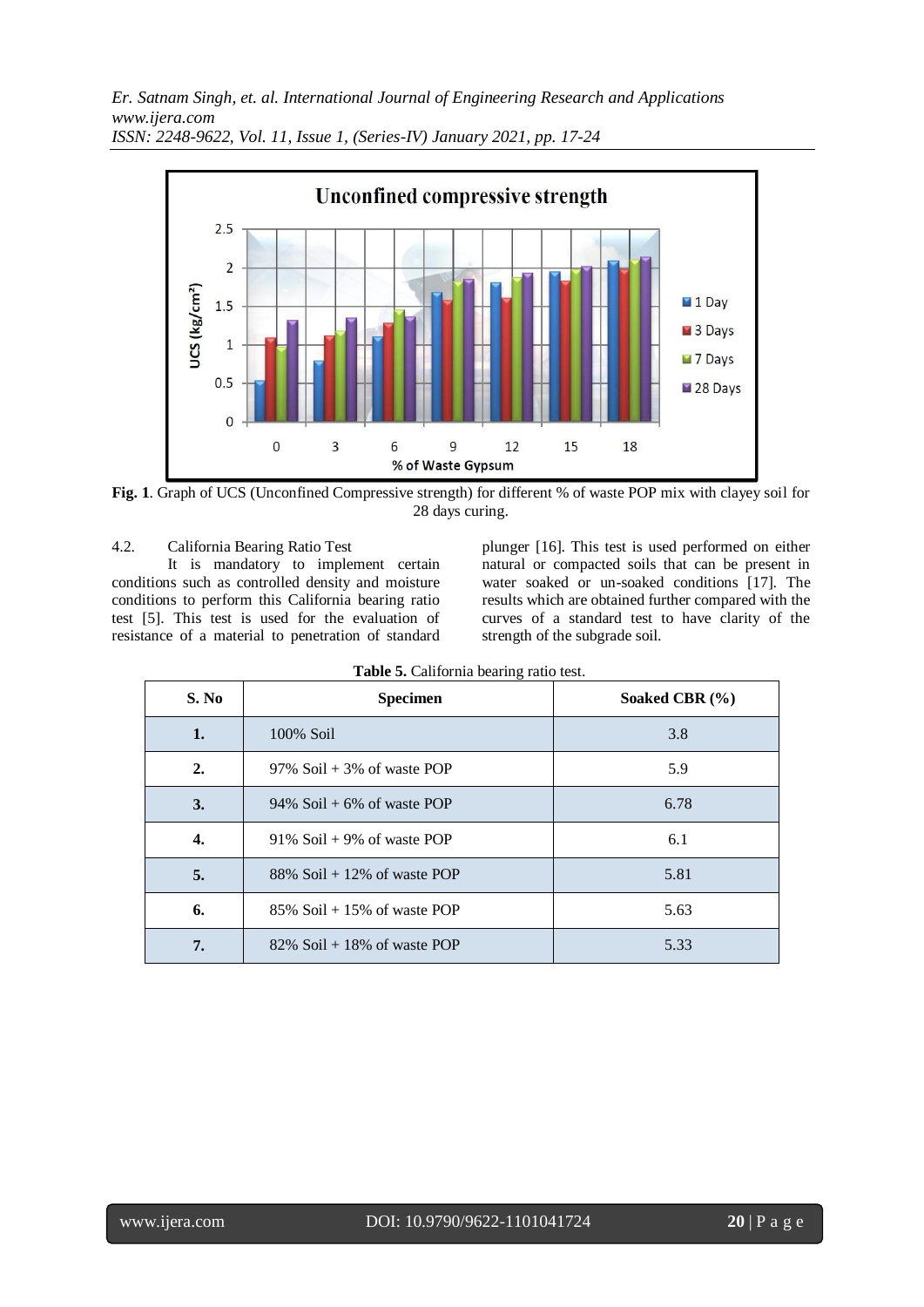*Er. Satnam Singh, et. al. International Journal of Engineering Research and Applications www.ijera.com*



*ISSN: 2248-9622, Vol. 11, Issue 1, (Series-IV) January 2021, pp. 17-24*

Fig. 2. Graph for CBR of different % of waste POP mix with clayey soil.

**Fig. 2** based on the waste POP treated clayey soil for the soaked C.B.R at different periods. If it talks about the CBR value of natural Soil, it came out 3.8%. The figure is shown above showcase that the CBR value for 6% waste POP content comes out to be 6.78%. Through this, it was analyzed that the improvement is going well. The reason its improvement is that it can also be said that it might be due to the quantity of calcium required

for the development of calcium silicon hydrate (CSH) is formed and that is a very essential element to increase strength.

As the most suitable results were obtained in soil samples containing waste POP content of 18 %, so keeping it as constant groundnut shell ash was added on different ratios of 3%, 6%, 9%, 12%, and 18 %.

| S. No.       | <b>Specimen</b>                                               | UCS (kg/cm <sup>2</sup> ) | C.B.R(%) |
|--------------|---------------------------------------------------------------|---------------------------|----------|
| $\mathbf{1}$ | 100% Soil                                                     | 0.58                      | 3.8      |
| $\mathbf{2}$ | 79% Soil + 18% of waste POP+3% of<br>groundnut shell ash      | 2.28                      | 10.46    |
| 3            | 76% Soil + 18% of waste POP+6% of<br>groundnut shell ash      | 1.98                      | 11.52    |
| 4            | $73\%$ Soil + 18\% of waste POP+9\% of<br>groundnut shell ash | 1.85                      | 10.61    |
| 5            | 70% Soil + 18% of waste POP+12% of<br>groundnut shell ash     | 1.71                      | 9.45     |
| 6            | 67% Soil + 18% of waste POP+15% of<br>ground nut shell as h   | 1.59                      | 8.56     |
| 7            | 64% Soil + 18% of waste POP+18% of<br>groundnut shell ash     | 1.42                      | 7.81     |

**Table 6.** Obtained UCS and C.B.R values of properties of soil, waste P.O.P and groundnut shell ash admixture.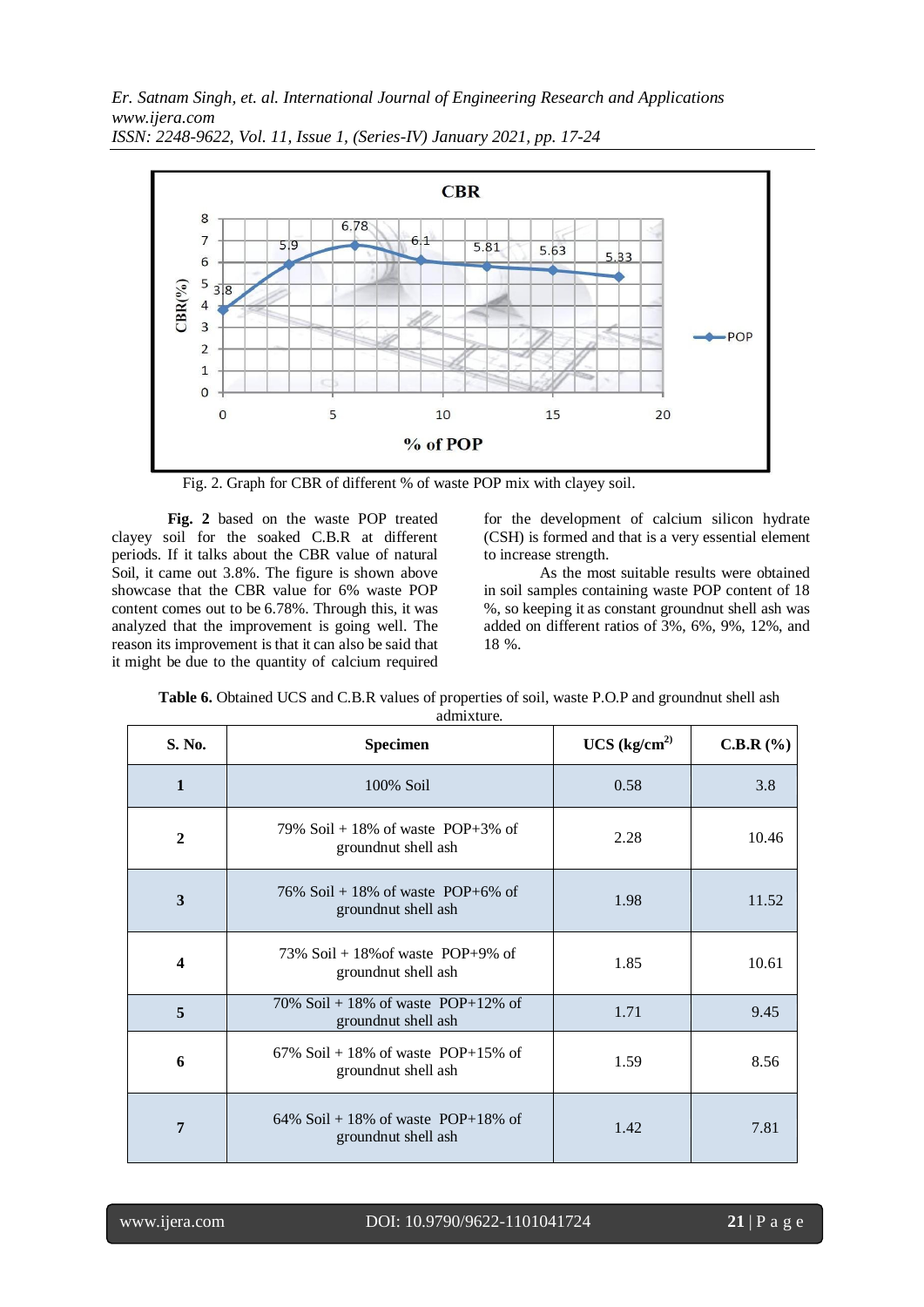*Er. Satnam Singh, et. al. International Journal of Engineering Research and Applications www.ijera.com*



*ISSN: 2248-9622, Vol. 11, Issue 1, (Series-IV) January 2021, pp. 17-24*

**Fig. 3.** Comparison between UCS and C.B.R for different % of groundnut shell ash, 18% of waste Plaster of Paris mixed with clayey soil.



**Fig. 4.** Graph of UCS for different % of groundnut shell ash, 18% of waste POP mixed with clayey soil.



Fig. 5. Graph of C.B.R for different % of groundnut shell ash, 18% of waste Plaster of Paris mixed with clayey soil.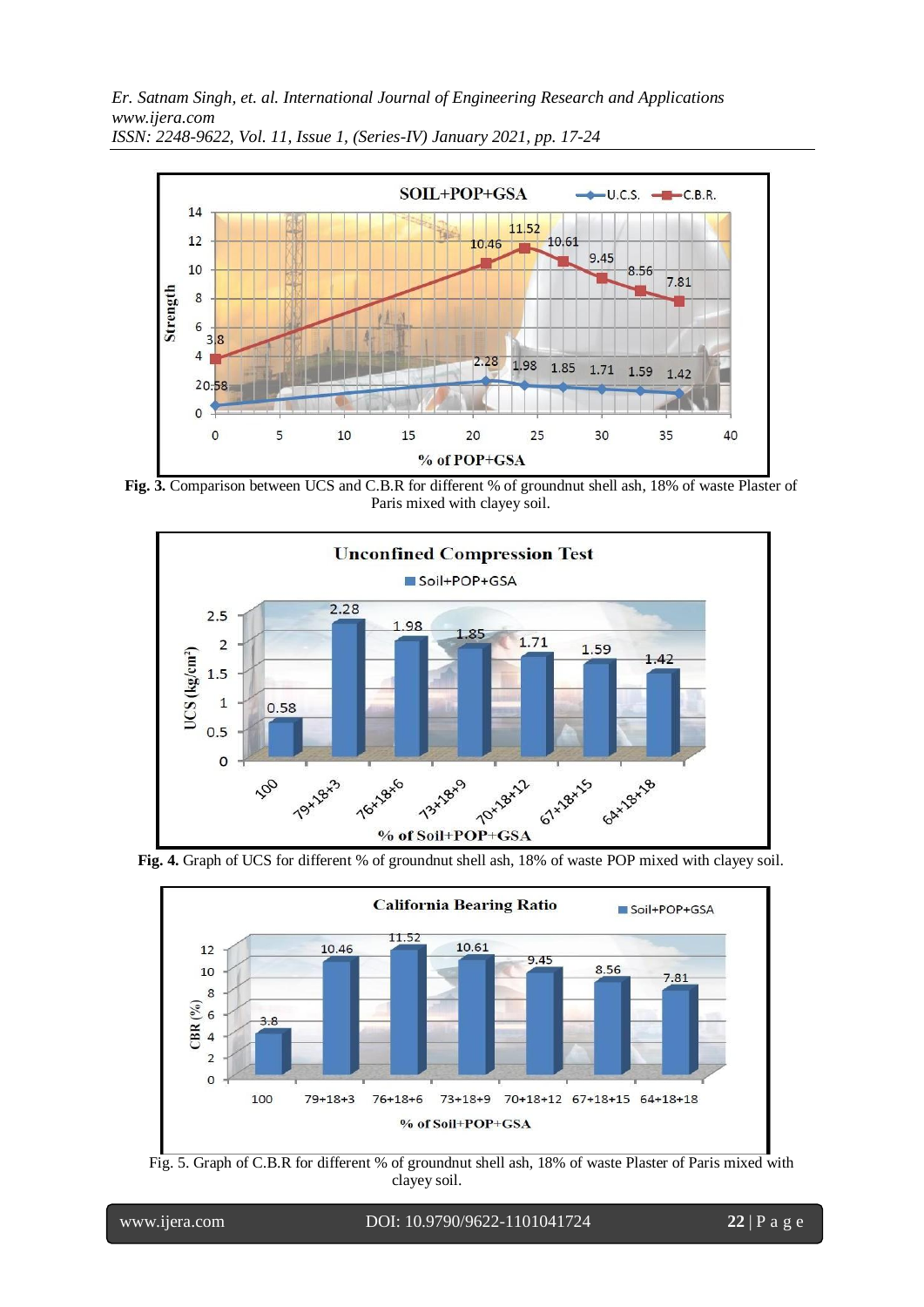*Er. Satnam Singh, et. al. International Journal of Engineering Research and Applications www.ijera.com ISSN: 2248-9622, Vol. 11, Issue 1, (Series-IV) January 2021, pp. 17-24*

**Table 4** demonstrates that the value of unconfined compressive strength is increasing, with an increase in the percentage of groundnut shell ash & 18% of waste Plaster of Paris in comparison to the clayey soil without admixture. This is because of the dimension of particles which is very small or attribute to ion exchange, which is present on the surface of the clay particles.  $Ca^{2+}$  is a lower valence metallic ion that is present in the clay microstructure which responsible for the formation of agglomeration and flocculation of the clay particles. This may be due to the growth in UCS, but after certain values, they will start declining which maybe because of the number of ions present is more than the soil particle. It is not able to form bonds among soil particles. The study has revealed that C.B.R values for the treated soil along with waste POP and groundnut shell ash increased up to 11.52%, further bifurcation reveals that when it comes to groundnut shell ash, it is 6% and waste POP which is 18% added in it. Hereafter C.B.R values start decreasing. It can be said that this happens because of the presence of calcium silicate hydrate, which is responsible for making bonds. But its C.B.R values start decreasing after certain values. This might be due to enabling to form the CSH bond with the soil particles. The results of the UCS test are shown in **Fig. 4** and the details of the results of the C.B.R test are shown in **Fig. 5.**

#### **V. CONCLUSIONS**

The following conclusions can be taken from the experiment conducted to test soil characteristics enhanced by waste Plaster of Paris and groundnut shell ash.

- Waste Plaster of Paris and groundnut shell which could be used in subgrade for flexible and rigid pavements.
- There relative increase in UCS value when 18% of the waste POP is combined with clay soil which reaches a maximum of 2.84 kg  $/$  cm<sup>2</sup>. It indicates that the exordium of 18 % waste Plaster of Paris improves the shear strength of the mixes.
- The highest increase in UCS and CBR values is reported when 18 % of waste Plaster of Paris and 6 % of groundnut shell ash is amalgamated with clay soil and the soaked CBR value is between 3.82 and 11.52.

The findings thus demonstrate that 6% of the inclusion of groundnut shell ash and 18% of the waste Plaster of Paris mixed in the clay soil constitutes the optimum proportion of the content with maximum soaked CBR values.

#### **REFERENCES**

- [1]. Sujatha, Evangelin Ramani, K. Dharini, and V. Bharathi. 2016. "Influence of Groundnut Shell Ash on Strength and Durability Properties of Clay." *Geomechanics and Geoengineering 11(1): 20–27*.
- [2]. Sharma, V., and Akhai, S. (2019). Trends in Utilization of Coal Fly Ash in India: *A Review*.
- [3]. Van vliet, P. C. J., West, L. T., Hendrix, P. F., and Coleman, D. C. (1993). The influence of Enchytraeidae (Oligochaeta) on the soil porosity of small microcosms.
- [4]. Oades, J. M. (1993). The role of biology in the formation, stabilization and degradation of soil structure. Geoderma, 56(1–4), 377– 400. https://doi.org/10.1016/0016- 7061(93)90123-3.
- [5]. Etim, R. K., Nwude, M., Moses, G., Etim, R. K., and Sani, J. E. (2019). Desiccation-Induced Volumetric Shrinkage Characteristics of Highly Expansive Tropical Black Clay Treated with Groundnut Shell Ash for Barrier Consideration. *Civil and Environmental Research, 11(8).* https://doi.org/10.7176/cer/11-8-06
- [6]. Kuryatnyk, T., Chabannet, M., Ambroise, J., and Pera, J. (2010). Leaching behaviour of mixtures containing plaster of Paris and calcium sulphoaluminate clinker. *Cement and Concrete Research, 40(8), 1149-1156*.
- [7]. Koppi, A. J., and Mcbratney, A. B. (1991). A basis for soil mesomorphological analysis. *Journal of Soil Science, 42(1), 139–146*. https://doi.org/10.1111/j.1365- 2389.1991.
- [8]. Oriola, F., and Moses, G. (2010). Groundnut shell ash stabilization of black cotton soil. *Electronic Journal of Geotechnical Engineering, 15(1), 415-428*.
- [9]. Sugate, R. G., Wakchaware, N. P., Shrivastav, S. B., Sakhare, A. R., Datey, C. H., and Jain, N. S. (2018). Comparative Study of Stabilization of Soil Using Fly Ash, Silica Fumes and Waste Plaster of Paris. *International Journal of Pure and Applied Mathematics, 118(24), 1–11*. https://acadpubl.eu/hub/2018-118- 24/4/614.pdf
- [10]. Ghorab, H. Y., Anter, A., and El Miniawy, H. (2007a). Building with local materials: Stabilized soil and industrial wastes. *Materials and Manufacturing Processes, 22(2), 157–162*. https://doi.org/10.1080/10426910601062073
- [11]. Ramamurthy, T., and Arora, V. K. (1994). Strength predictions for jointed rocks in confined and unconfined states. *International*